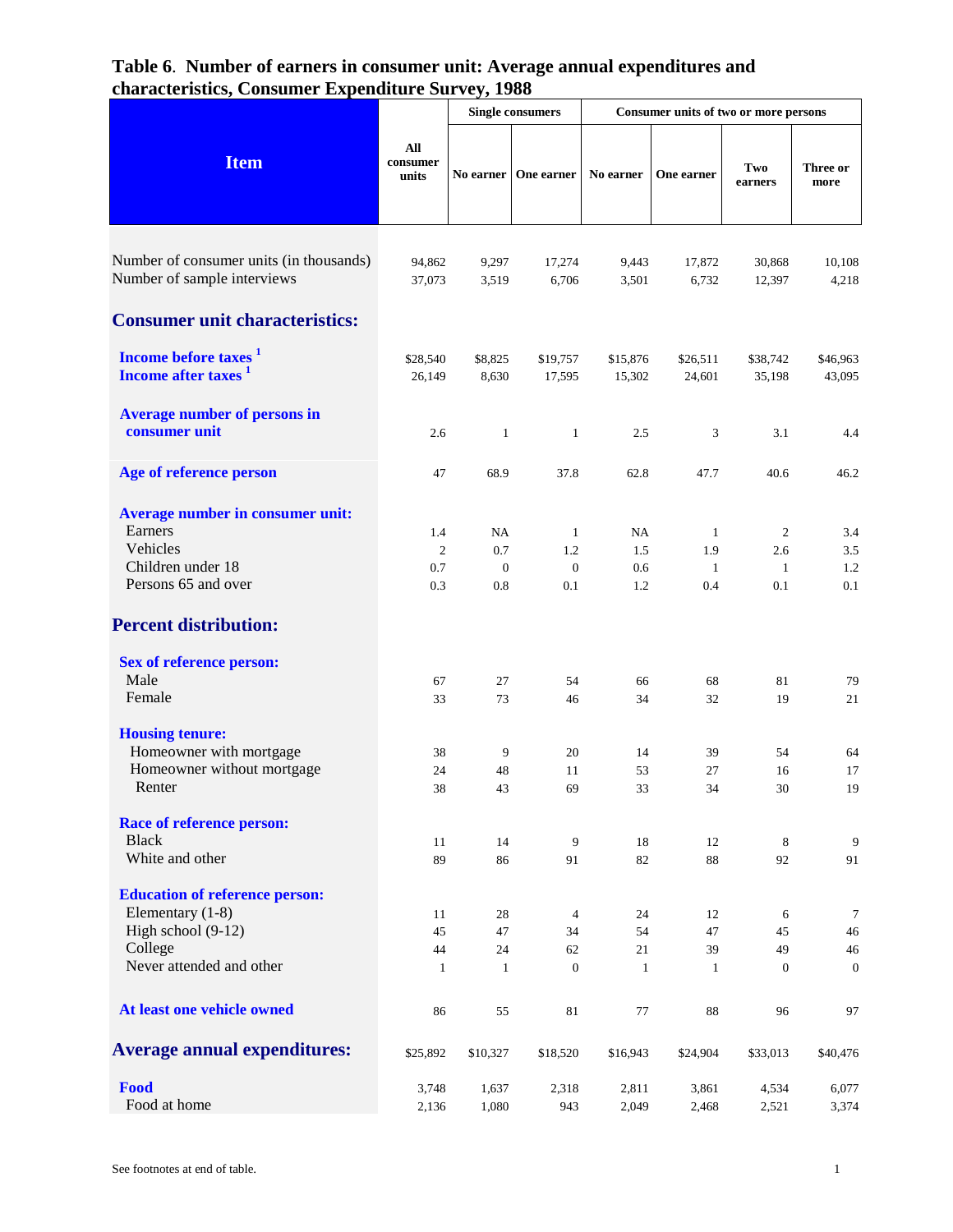|                                         |                          | <b>Single consumers</b> |             | Consumer units of two or more persons |             |                |                  |
|-----------------------------------------|--------------------------|-------------------------|-------------|---------------------------------------|-------------|----------------|------------------|
| <b>Item</b>                             | All<br>consumer<br>units | No earner               | One earner  | No earner                             | One earner  | Two<br>earners | Three or<br>more |
| Cereals and bakery products             | 312                      | 160                     | 134         | 311                                   | 355         | 364            | 510              |
| Cereals and cereal products             | 109                      | 54                      | 43          | 107                                   | 135         | 126            | 179              |
| <b>Bakery</b> products                  | 203                      | 106                     | 91          | 204                                   | 221         | 238            | 332              |
| Meats, poultry, fish, and eggs          | 551                      | 264                     | 217         | 570                                   | 660         | 638            | 896              |
| <b>Beef</b>                             | 182                      | 79                      | 61          | 184                                   | 220         | 215            | 311              |
| Pork                                    | 110                      | 51                      | 36          | 146                                   | 135         | 124            | 173              |
| Other meats                             | 82                       | 38                      | 38          | 78                                    | 99          | 95             | 130              |
| Poultry                                 | 84                       | 46                      | 33          | 84                                    | 93          | 100            | 139              |
| Fish and seafood                        | 65                       | 33                      | 37          | 51                                    | 80          | 73             | 101              |
| Eggs                                    | 28                       | 17                      | 13          | 27                                    | 34          | 31             | 42               |
| Dairy products                          | 274                      | 140                     | 121         | 249                                   | 320         | 327            | 428              |
| Fresh milk and cream                    | 134                      | 70                      | 58          | 128                                   | 163         | 153            | 212              |
| Other dairy products                    | 141                      | 70                      | 63          | 121                                   | 157         | 173            | 216              |
| Fruits and vegetables                   | 373                      | 231                     | 168         | 389                                   | 428         | 430            | 559              |
| Fresh fruits                            | 121                      | 78                      | 56          | 128                                   | 134         | 139            | 181              |
| Fresh vegetables                        | 110                      | 71                      | 47          | 121                                   | 131         | 126            | 160              |
| Processed fruits                        | 85                       | 54                      | 41          | 85                                    | 95          | 98             | 128              |
| Processed vegetables                    | 57                       | 29                      | 25          | 56                                    | 68          | 67             | 90               |
| Other food at home                      | 625                      | 284                     | 302         | 529                                   | 705         | 762            | 980              |
| Sugar and other sweets<br>Fats and oils | 78                       | 38                      | 32          | 72                                    | 89          | 96             | 123              |
| Miscellaneous foods                     | 55                       | 32                      | 21          | 56                                    | 69          | 62             | 84               |
| Nonalcoholic beverages                  | 264<br>199               | 112<br>96               | 123<br>107  | 213<br>162                            | 301<br>220  | 330<br>237     | 403<br>314       |
| Food prep by cu, out-of-town trips      |                          |                         |             |                                       |             |                |                  |
| Food away from home                     | 30<br>1,612              | 6<br>558                | 19<br>1,375 | 27<br>762                             | 27<br>1,393 | 38<br>2,014    | 57<br>2,703      |
|                                         |                          |                         |             |                                       |             |                |                  |
| <b>Alcoholic beverages</b>              | 269                      | 105                     | 365         | 121                                   | 205         | 317            | 312              |
| <b>Housing</b>                          | 8,079                    | 4,034                   | 6,033       | 5,658                                 | 8,236       | 10,231         | 10,629           |
| Shelter                                 | 4,493                    | 2,174                   | 4,003       | 2,796                                 | 4,413       | 5,680          | 5,562            |
| Owned dwellings                         | 2,569                    | 874                     | 1,304       | 1,265                                 | 2,592       | 3,755          | 3,844            |
| Mortgage interest and charges           | 1,569                    | 191                     | 798         | 226                                   | 1,471       | 2,605          | 2,419            |
| Property taxes                          | 504                      | 297                     | 243         | 513                                   | 558         | 601            | 736              |
| Maintenance, repairs, insurance,        |                          |                         |             |                                       |             |                |                  |
| other expenses                          | 496                      | 386                     | 263         | 526                                   | 563         | 549            | 688              |
| Rented dwellings                        | 1,468                    | 1,195                   | 2,336       | 1,024                                 | 1,416       | 1,391          | 977              |
| Other lodging                           | 456                      | 105                     | 363         | 508                                   | 405         | 535            | 742              |
| Utilities, fuels, and public services   | 1,747                    | 1,116                   | 1,067       | 1,612                                 | 1,907       | 2,015          | 2,519            |
| Natural gas                             | 234                      | 171                     | 128         | 256                                   | 256         | 257            | 342              |
| Electricity                             | 709                      | 417                     | 383         | 648                                   | 804         | 843            | 1,012            |
| Fuel oil and other fuels                | 98                       | 95                      | 36          | 130                                   | 101         | 106            | 143              |
| Telephone services                      | 537                      | 324                     | 455         | 414                                   | 553         | 604            | 756              |
| Water and other public services         | 170                      | 110                     | 65          | 163                                   | 193         | 205            | 266              |
| Household operations                    | 394                      | 270                     | 127         | 229                                   | 401         | 616            | 427              |
| Personal services                       | 171                      | 74                      | 14          | 25                                    | 165         | 352            | 125              |
| Other household expenses                | 223                      | 197                     | 114         | 204                                   | 235         | 265            | 302              |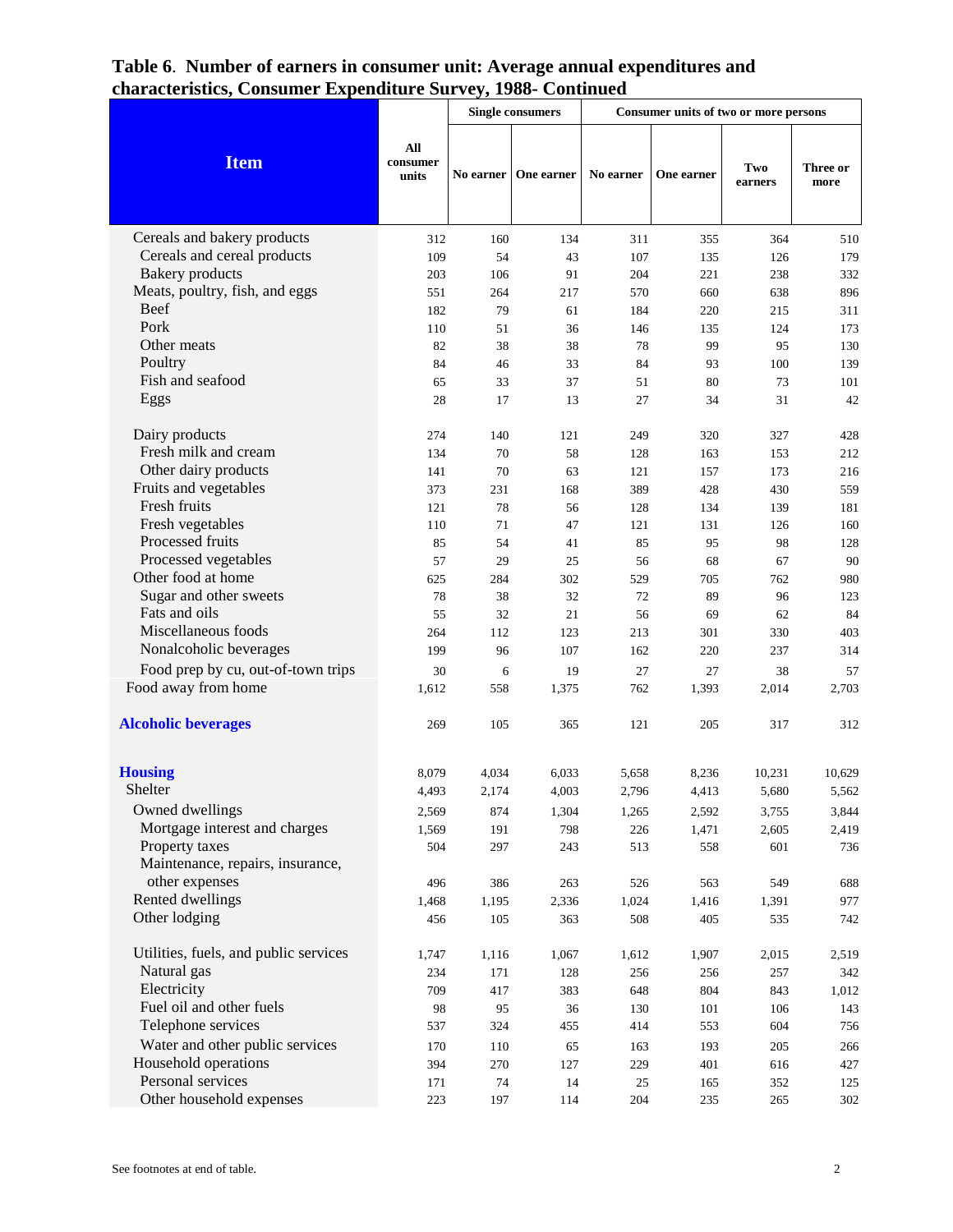|                                         |                          | <b>Single consumers</b> |            | Consumer units of two or more persons |            |                |                  |
|-----------------------------------------|--------------------------|-------------------------|------------|---------------------------------------|------------|----------------|------------------|
| <b>Item</b>                             | All<br>consumer<br>units | No earner               | One earner | No earner                             | One earner | Two<br>earners | Three or<br>more |
|                                         |                          |                         |            |                                       |            |                |                  |
| Housekeeping supplies                   | 361                      | 196                     | 194        | 335                                   | 401        | 430            | 522              |
| Laundry and cleaning supplies           | 101                      | 39                      | 42         | 91                                    | 114        | 125            | 163              |
| Other household products                | 147                      | 90                      | 75         | 126                                   | 169        | 171            | 223              |
| Postage and stationery                  | 113                      | 67                      | 78         | 119                                   | 118        | 133            | 136              |
| Household furnishings and equipment     | 1,083                    | 277                     | 641        | 686                                   | 1,114      | 1,490          | 1,599            |
| Household textiles                      | 94                       | 35                      | 50         | 89                                    | 98         | 114            | 155              |
| Furniture                               | 326                      | 51                      | 224        | 156                                   | 366        | 461            | 432              |
| Floor coverings                         | 65                       | 11                      | 24         | 38                                    | 56         | 98             | 121              |
| Major appliances                        | 169                      | 73                      | 85         | 143                                   | 192        | 222            | 220              |
| Small appliances, miscellaneous         |                          |                         |            |                                       |            |                |                  |
| housewares                              | 60                       | 18                      | 33         | 50                                    | 60         | 75             | 111              |
| Miscellaneous household equipment       | 369                      | 89                      | 226        | 210                                   | 343        | 521            | 560              |
| <b>Apparel and services</b>             | 1,489                    | 563                     | 1,065      | 760                                   | 1,345      | 1,901          | 2,571            |
| Men and boys                            | 388                      | 80                      | 274        | 174                                   | 322        | 516            | 724              |
| Men, 16 and over                        | 311                      | 75                      | 261        | 138                                   | 209        | 415            | 579              |
| Boys, 2 to 15                           | 77                       | 5                       | 13         | 36                                    | 113        | 101            | 145              |
| Women and girls                         | 587                      | 305                     | 365        | 307                                   | 562        | 718            | 1,051            |
| Women, 16 and over                      | 492                      | 299                     | 351        | 266                                   | 411        | 578            | 927              |
| Girls, 2 to 15                          | 95                       | 6                       | 14         | 41                                    | 151        | 140            | 123              |
| Children under 2                        | 62                       | $\tau$                  | 13         | 36                                    | 91         | 99             | 58               |
| Footwear                                | 196                      | 92                      | 160        | 137                                   | 158        | 229            | 343              |
| Other apparel products and services     | 257                      | 79                      | 252        | 106                                   | 213        | 340            | 394              |
| <b>Transportation</b>                   | 5,093                    | 1,384                   | 3,467      | 2,576                                 | 4,631      | 6,803          | 9,215            |
| Vehicle purchases (net outlay)          | 2,361                    | 517                     | 1,412      | 972                                   | 2,095      | 3,356          | 4,404            |
| Cars and trucks, new                    | 1,355                    | 357                     | 966        | 608                                   | 1,246      | 1,967          | 1,961            |
| Cars and trucks, used                   | 982                      | 160                     | 425        | 364                                   | 835        | 1,367          | 2,352            |
| Other vehicles                          | 23                       | $\boldsymbol{0}$        | 21         | $\boldsymbol{0}$                      | 14         | 22             | 91               |
| Gasoline and motor oil                  | 932                      | 288                     | 642        | 559                                   | 889        | 1,185          | 1,672            |
| Other vehicle expenses                  | 1,521                    | 437                     | 1,130      | 854                                   | 1,357      | 1,973          | 2,712            |
| Vehicle finance charges                 | 284                      | 22                      | 183        | 77                                    | 232        | 417            | 574              |
| Maintenance and repairs                 | 553                      | 199                     | 425        | 376                                   | 506        | 690            | 912              |
| Vehicle insurance                       | 508                      | 171                     | 359        | 319                                   | 467        | 625            | 963              |
| Vehicle rental, leases, licenses, other |                          |                         |            |                                       |            |                |                  |
| charges<br>Public transportation        | 177                      | 46                      | 164        | 82                                    | 152        | 240            | 263              |
|                                         | 279                      | 142                     | 284        | 191                                   | 291        | 289            | 427              |
| <b>Health care</b>                      | 1,298                    | 1,231                   | 621        | 1,964                                 | 1,344      | 1,403          | 1,493            |
| Health insurance                        | 474                      | 537                     | 210        | 795                                   | 539        | 464            | 487              |
| Medical services                        | 529                      | 424                     | 285        | 661                                   | 450        | 651            | 688              |
| Drugs                                   | 223                      | 221                     | 90         | 407                                   | 286        | 208            | 221              |
| Medical supplies                        | 71                       | $50\,$                  | 37         | 101                                   | 69         | 80             | 96               |
| <b>Entertainment</b>                    | 1,329                    | 334                     | 1,070      | 737                                   | 1,230      | 1,788          | 1,990            |
| Fees and admissions                     | 353                      | 95                      | 329        | 175                                   | 321        | 437            | 599              |
| Television, radios, sound equipment     | 416                      | 141                     | 357        | 246                                   | 390        | 524            | 634              |
| Pets, toys, and playground equipment    | 230                      | $70\,$                  | 122        | 128                                   | 259        | 331            | 289              |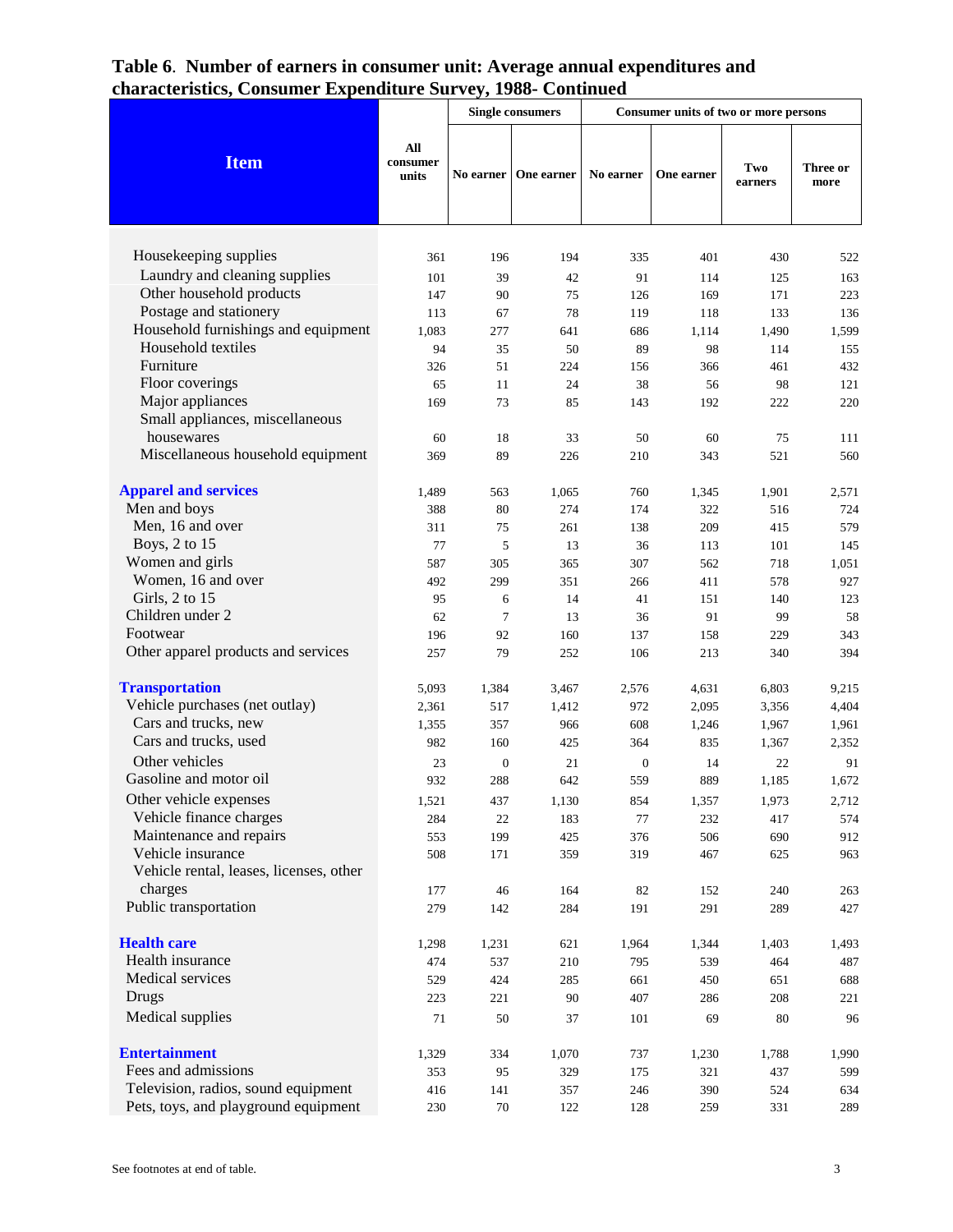|                                                                     | <b>Single consumers</b><br>Consumer units of two or more persons |                          |            |           |            |                |                  |
|---------------------------------------------------------------------|------------------------------------------------------------------|--------------------------|------------|-----------|------------|----------------|------------------|
| <b>Item</b>                                                         | All<br>consumer<br>units                                         | No earner                | One earner | No earner | One earner | Two<br>earners | Three or<br>more |
| Other supplies, equipment, and services                             | 330                                                              | 27                       | 262        | 187       | 261        | 496            | 467              |
| <b>Personal care products and services</b>                          | 334                                                              | 148                      | 228        | 250       | 315        | 405            | 549              |
| <b>Reading</b>                                                      | 150                                                              | 82                       | 128        | 122       | 144        | 179            | 198              |
| <b>Education</b>                                                    | 342                                                              | 107                      | 323        | 94        | 208        | 365            | 988              |
| <b>Tobacco products and smoking</b><br>supplies                     | 242                                                              | 98                       | 162        | 188       | 242        | 303            | 376              |
| <b>Miscellaneous</b>                                                | 578                                                              | 198                      | 451        | 459       | 496        | 736            | 911              |
| <b>Cash contributions</b>                                           | 693                                                              | 296                      | 566        | 855       | 749        | 667            | 1,107            |
| <b>Personal insurance and pensions</b>                              | 2,249                                                            | 110                      | 1,723      | 350       | 1,898      | 3,379          | 4,061            |
| Life and other personal insurance                                   | 314                                                              | 80                       | 126        | 329       | 311        | 414            | 537              |
| Pensions and Social Security                                        | 1,935                                                            | 31                       | 1,596      | 20        | 1,587      | 2,965          | 3,524            |
| Sources of income and taxes: 1                                      |                                                                  |                          |            |           |            |                |                  |
| <b>Money income before taxes</b>                                    | 28,540                                                           | 8,825                    | 19,757     | 15,876    | 26,511     | 38,742         | 46,963           |
| Wages and salaries                                                  | 21,779                                                           |                          | 16,653     |           | 18,631     | 33,606         | 41,262           |
| Self-employment income<br>Social Security, private and              | 1,790                                                            | $\overline{\phantom{a}}$ | 1,208      |           | 1,691      | 2,808          | 3,260            |
| government retirement<br>Interest, dividends, rental income, other  | 3,063                                                            | 6,752                    | 628        | 11,252    | 3.912      | 1,003          | 1,008            |
| property income<br>Unemployment and workers'                        | 1,016                                                            | 1,319                    | 738        | 2,471     | 1,248      | 622            | 642              |
| compensation, veterans' benefits<br>Public assistance, supplemental | 241                                                              | 127                      | 74         | 330       | 301        | 323            | 200              |
| security income, food stamps                                        | 308                                                              | 349                      | 36         | 1,529     | 353        | 99             | 141              |
| Regular contributions for support                                   | 258                                                              | 248                      | 269        | 268       | 305        | 191            | 364              |
| Other income                                                        | 85                                                               | 31                       | 151        | $26\,$    | 70         | 90             | 86               |
| <b>Personal taxes</b> <sup>1</sup>                                  | 2,391                                                            | 195                      | 2,161      | 574       | 1,910      | 3,544          | 3,868            |
| Federal income taxes                                                | 1,891                                                            | 151                      | 1,766      | 426       | 1,492      | 2,799          | 3,035            |
| State and local income taxes                                        | 445                                                              | 16                       | 371        | 90        | 360        | 673            | 759              |
| Other taxes                                                         | 55                                                               | 27                       | 24         | 58        | 58         | 73             | 74               |
| Income after taxes <sup>1</sup>                                     | 26,149                                                           | 8,630                    | 17,595     | 15,302    | 24,601     | 35,198         | 43,095           |
| <b>Addenda:</b>                                                     |                                                                  |                          |            |           |            |                |                  |
| Net change in total assets                                          | 4,102                                                            | 255                      | 2,952      | $-400$    | 4,353      | 7,136          | 4,105            |
| Net change in total liabilities                                     | 3,510                                                            | 242                      | 2,068      | 58        | 2,481      | 6,942          | 3,541            |